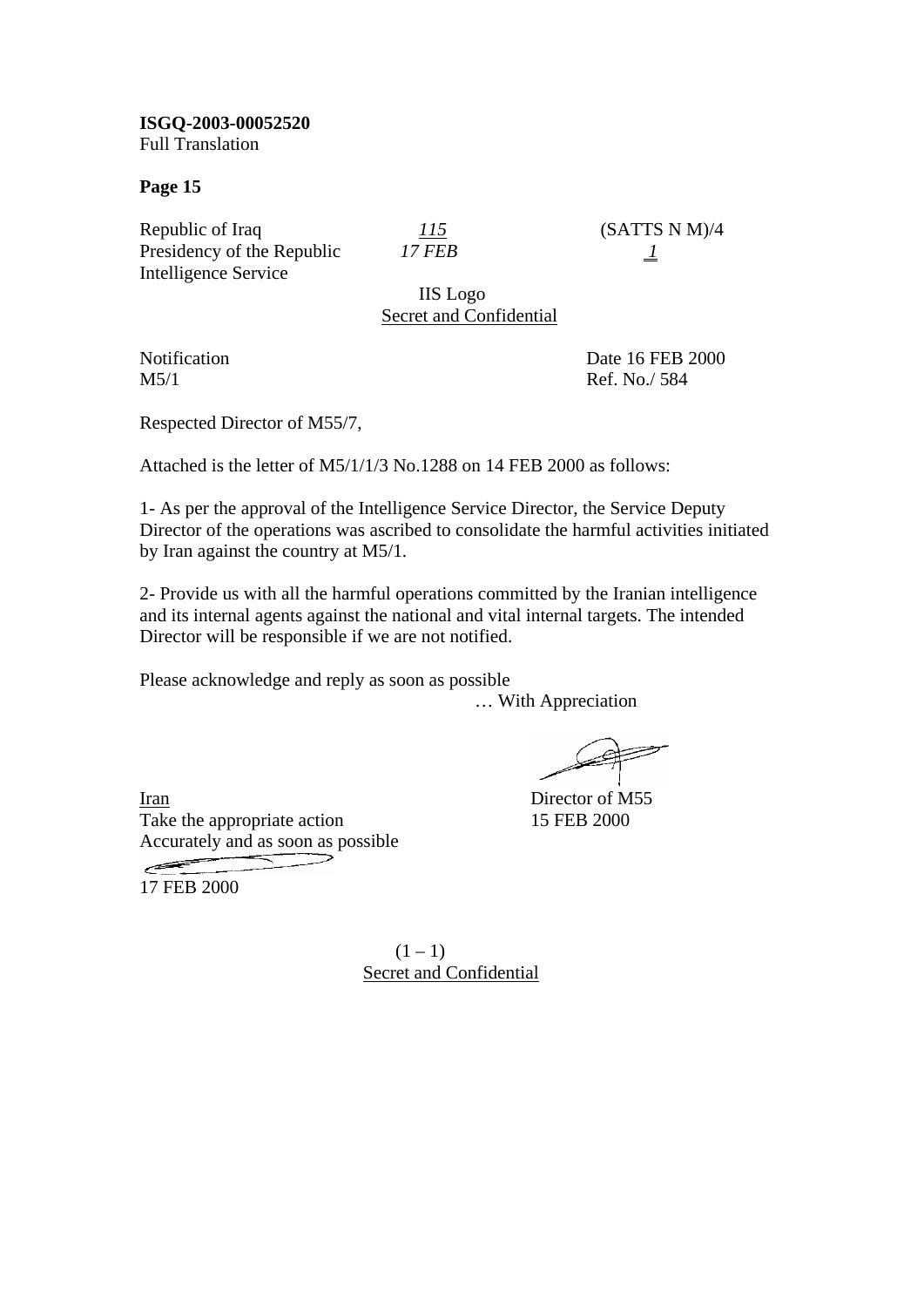In the Name of Allah, the Most Merciful, the Most Compassionate

Socialist Arabic Ba'th Party **One Arabic Nation** State of Iraq with an eternal message State Secretariat Office

Ba'th Party Logo Ref: (SATTS L T) 63

Presidency of the Republic Date: *12 MAR 2000* State Secretariat Office stamp *Dated 13 MAR 2000* 

 To: Presidency of the Republic - Office of the National Security Council Secretariat

Subject: Religious Events

#### •••••••••••••••

Subsequent to letter No. (SATTS L T)/21 on 18 JAN 2000 and in reference to your letter No. 34/3/97/98 on 22 JAN 2000

The Assistant Secretary of the Iraqi State - Director of the Executive Committee was assigned to notify the concerned departments regarding religious events and visits, as follow:

1- The General Security Directorate should log the number of visitors during the events, their age group and gender so they can refer to these records in case a political problem occurs, God forbid! Or treat these logs as a poll to identify the number of visitors along with their ages, implementing this procedure with every visit.

2- It is preferable to decrease the number of visitors and to set up roadblocks before they accumulate in Al-Najaf and Karbala' Governorates in each event where control members of the areas leading to the governorates should accurately search buses looking for taping devices, if found, the bus would be confiscated and the driver detained for two weeks or more.

3- At every checkpoint, the visitors' furniture should be offloaded from the buses by the visitors themselves, searched thoroughly then put back on the buses. If anyone complains, he will be detained and his vehicle confiscated for one week or more.

4- Pickup trucks and farm vehicles are not allowed to have tinted windows this is a traffic violation according to instructions, driver will be detained.

5- To move the visitors to the control areas outside the Governorate, a bus will pick them up and drive them back home.

6- Motivate the Party members and the Security Services to search the visitors starting from inside their homes and ending in their garage. There should be a joint effort for searching the visitors' furniture.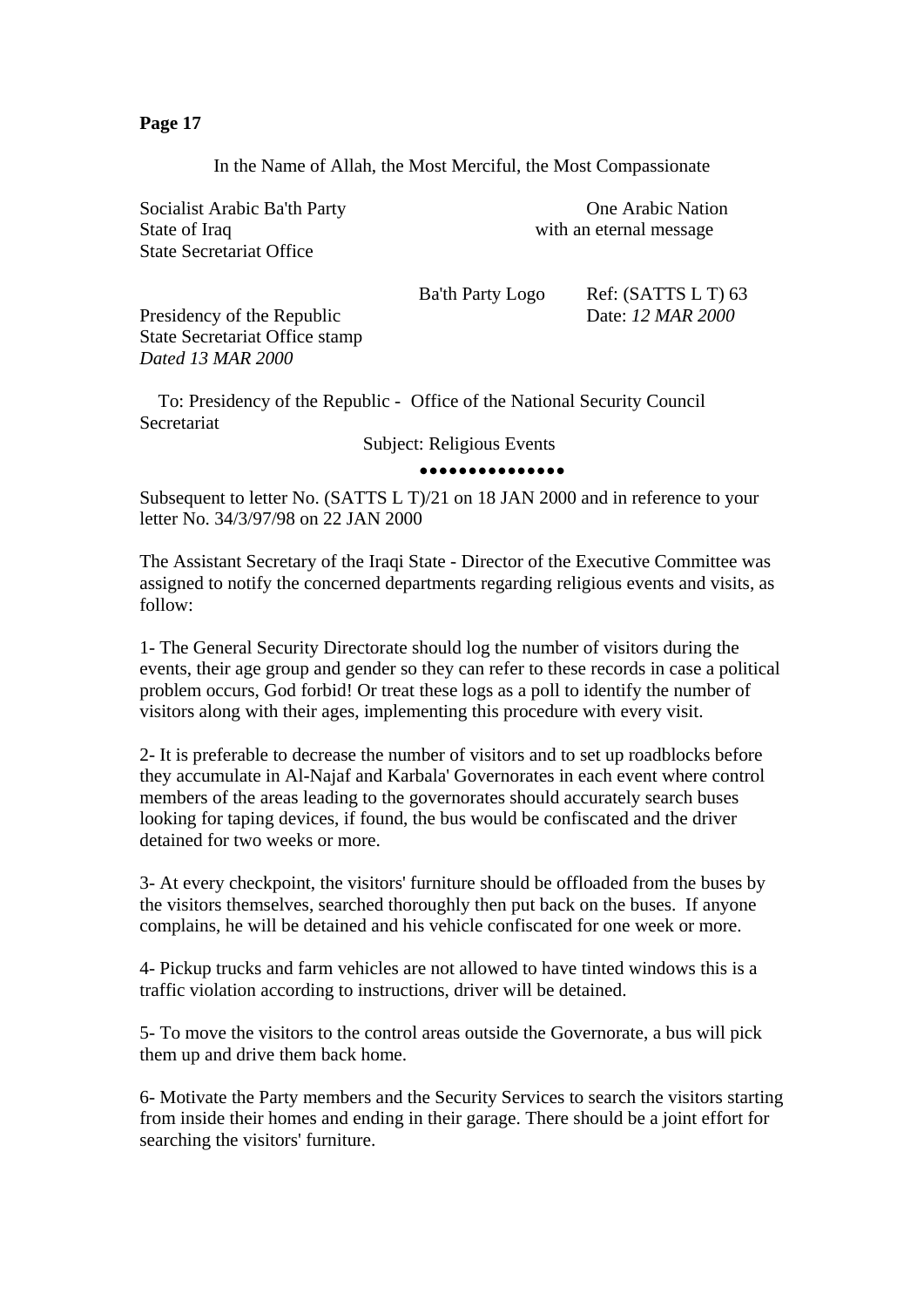In the Name of Allah, the Most Merciful, the Most Compassionate

Socialist Arabic Ba'th Party **One Arabic Nation** State of Iraq with an eternal message State Secretariat Office

Ref: Ba'th Party Logo Date:



7- The necessity of the coordination between the Party and the Transport Associations in order to notify the bus drivers not to play tapes related to recitation or read religious books during the transportation of travelers. The drivers should inform the control points of any violation, otherwise he will be considered as a political contributor and participant.

Please acknowledge and take the appropriate action… with appreciation

(Signature) Comrade 'Adnan Dawud Salman Director of the State Secretariat Office 12 MAR 2000

Copy to:

## ••••••••••

Presidential Diwan / in reference to your letter N o. (SATTS M W) / 2904 on 26 JAN 2000 and followed up by our letter above, please acknowledge… with appreciation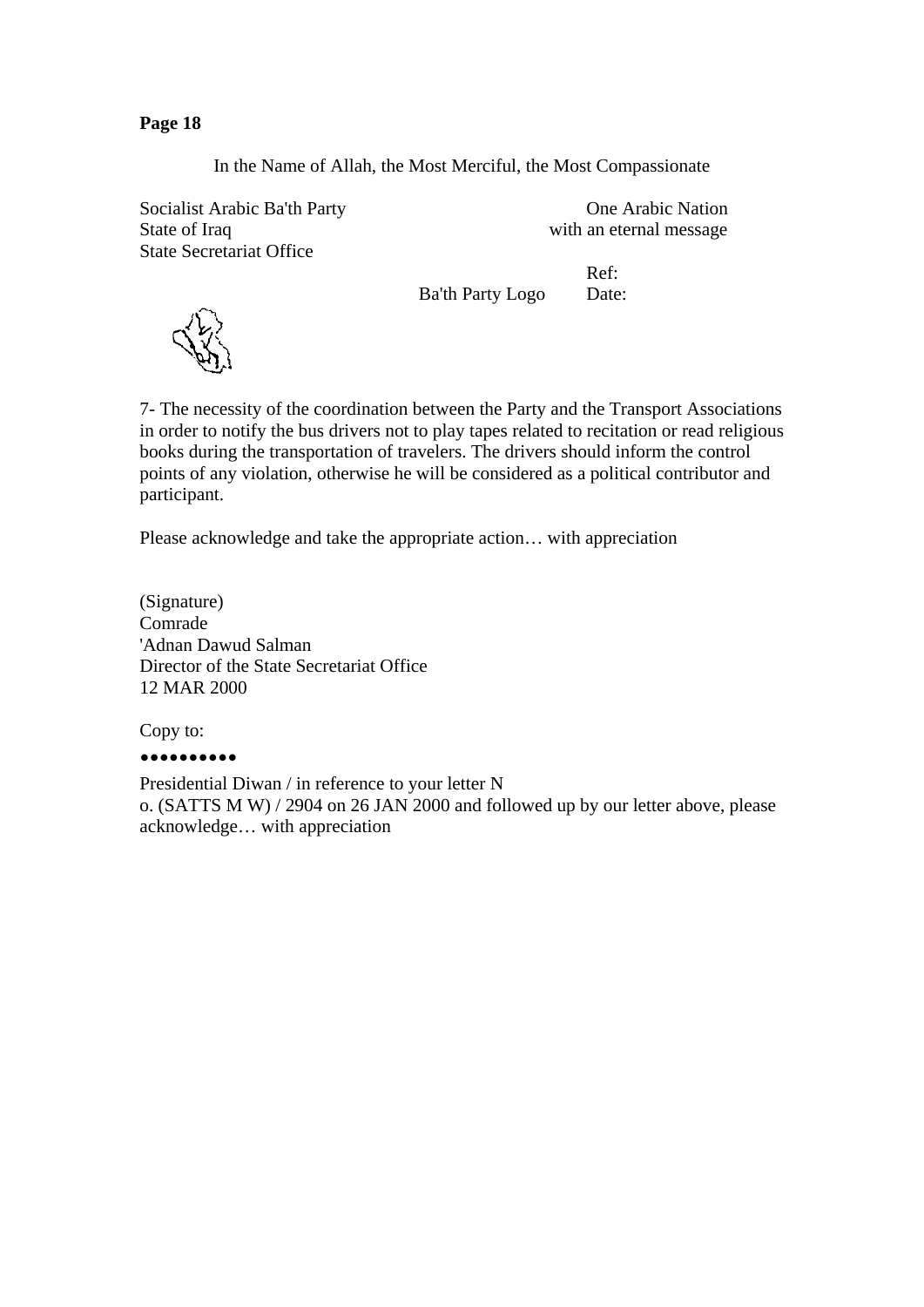Secret and Immediate Letter Date and Time of creation From / M55/1,1 13 MAY 2000 To / M55/6 Repeated to: M55/7

 *457 17 MAY* 

Ref. No. / 1972 / / / Al-Muthanna Operations Command provided us with information issued by Al-Muthanna Intelligence Directorate, revealing that the Iranian intelligence and the traitor Badr Corps have brought in suicide agents already trained in Lebanon to commit acts of sabotage in the name of (Tha'ir Al-Husayn), targeting the party sites and Mujahidin Khalq, execution date will be during and after Arba'iniyyat Al-Husayn (TC: means 40 days after his death )

Take precautions and be careful / ended.

Director of M55 13 MAY 2000



*Mr. Qasim Please take precautions and be careful And inform all the officers* 

 $\rightarrow$ 

*Department Head 17 MAY 2000* 

 $(1 - 1)$ Secret and Immediate

4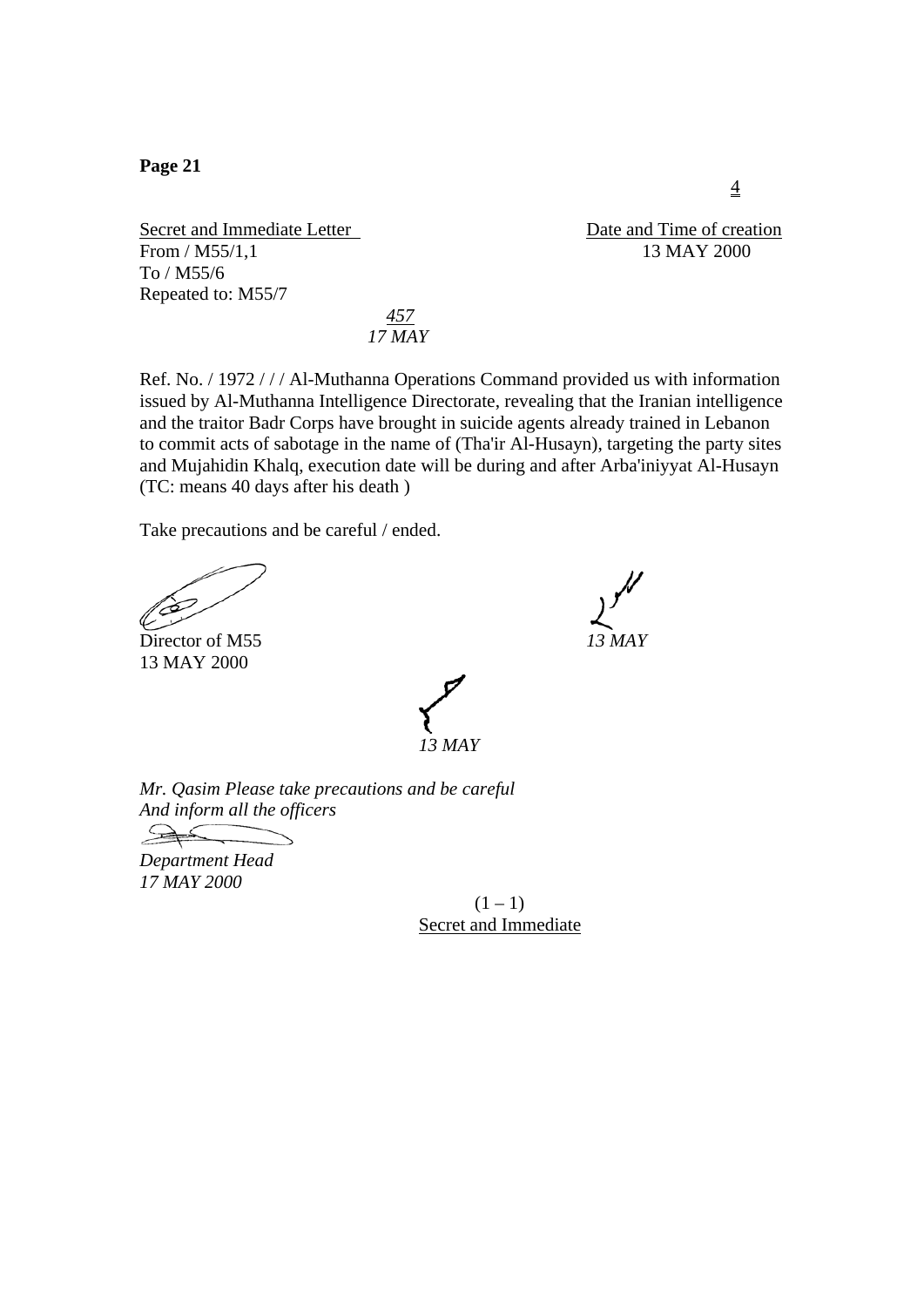Secret and immediate letter Date and Time of creation From / M55/1/1 05 AUG 2000 To / M55/6 Repeated to M55/7

Ref. No. 4553, below is the text message of the letter issued by M5/1/1/3 9015 on 03 AUG 2000, the Iranian Intelligence is intending to target one of the Iranian Mujahidin Khalq's locations using a group of their agents in the next few days. Take precautions and be careful.

*Mr. Qasim*

*To work accordingly* 

*05 AUG 2000* 03 AUG 2000

*Receiver / 'Ali Sender / Hasan* 

*Department Head* (Illegible) M55

 $(1 - 1)$ Secret and immediate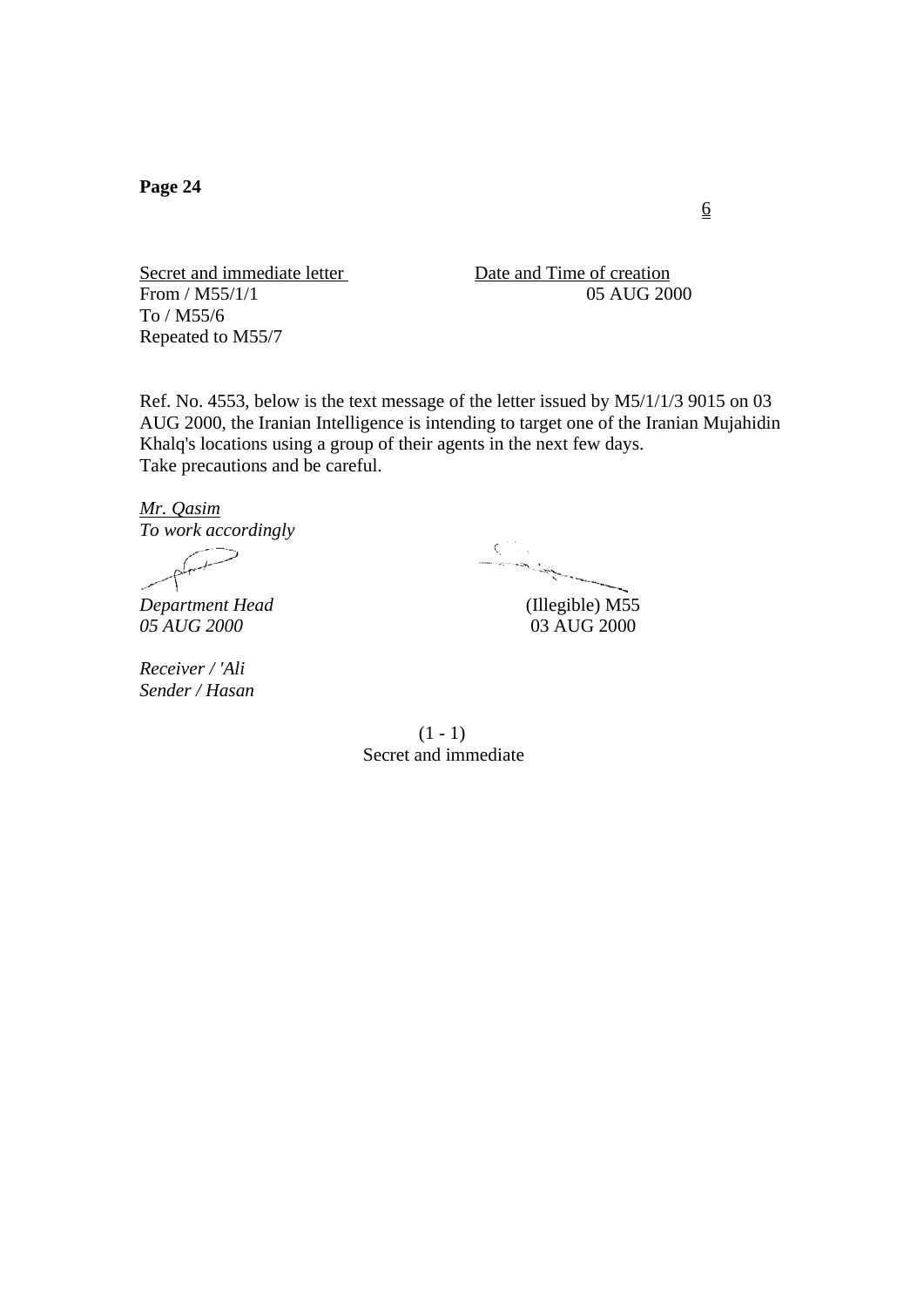1- Durayd Majid Checked (Signature)

2- Qasim Kamil Checked (Signature)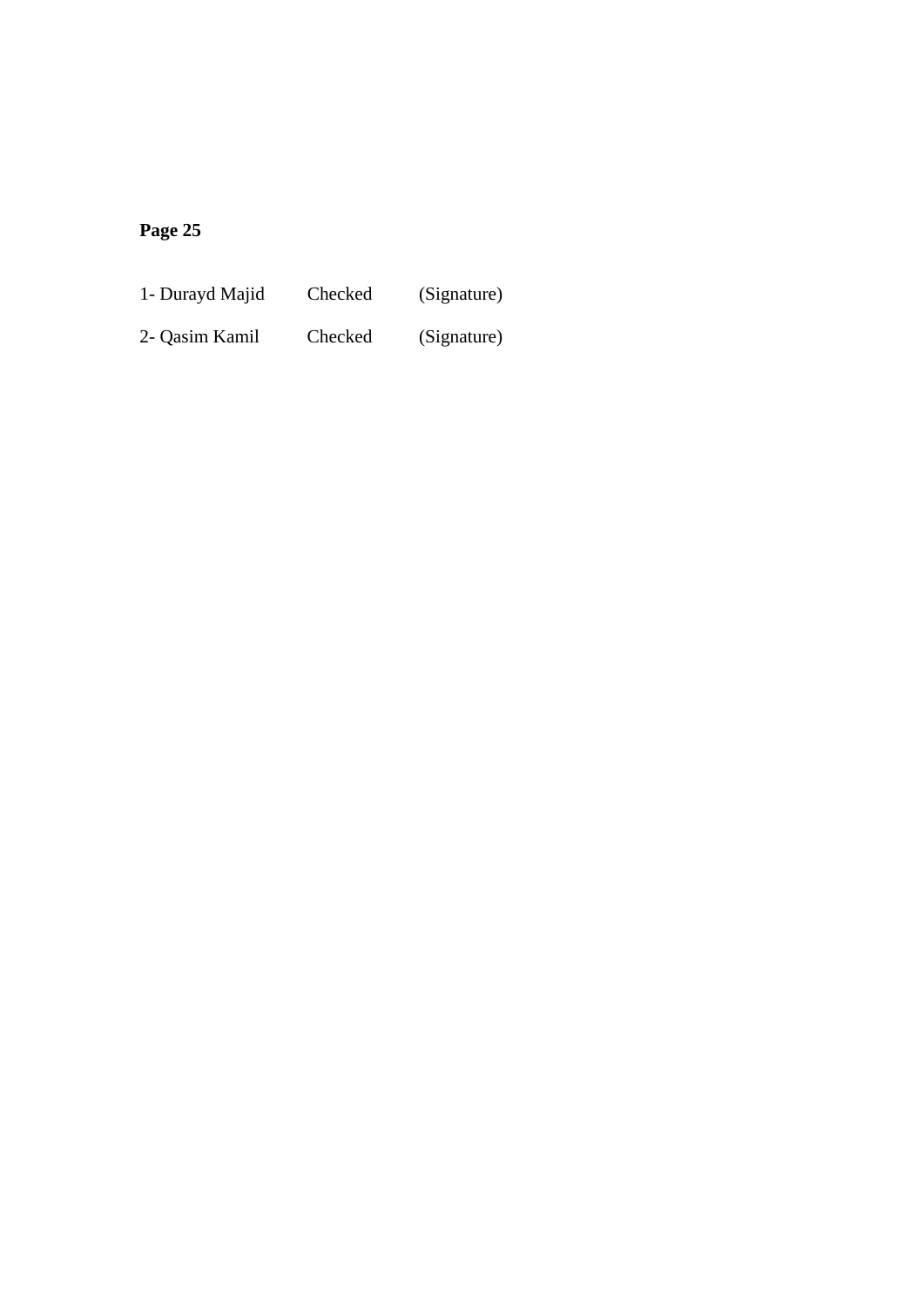Republic of Iraq Presidency of the Republic*25 MAY*  Intelligence Service

IIS Logo **Secret** 

8

Notification Date 24 MAY 2000 Ref. No. / 2228

(SATTS M N)/4

*(Illegible*) M55/7 *Checked* 

21/ M55/ 6

*27 MAY* 

Information was provided revealing that Iranian agents are intending to sneak into Baghdad City in the coming days, disguised in military uniforms with the ranks of Staff Colonel and Staff Lieutenant Colonel. They will be driving a Land Cruiser with a government license plate (SATTS R I) and forged IDs. They are equipped with weapons and guided missiles to commit acts of sabotage targeting the vital locations or the families of officials and officers.

Please take precautions, be careful and follow up on this issue.

…with appreciation

 Director of M55 25 MAY 2000

*Mr. Qasim Please (Illegible)*  COSTE-

*Head of the Division Mr. Head of the Division 25 MAY 2000 all the Units to follow up the information please* 

 *25 MAY 2000*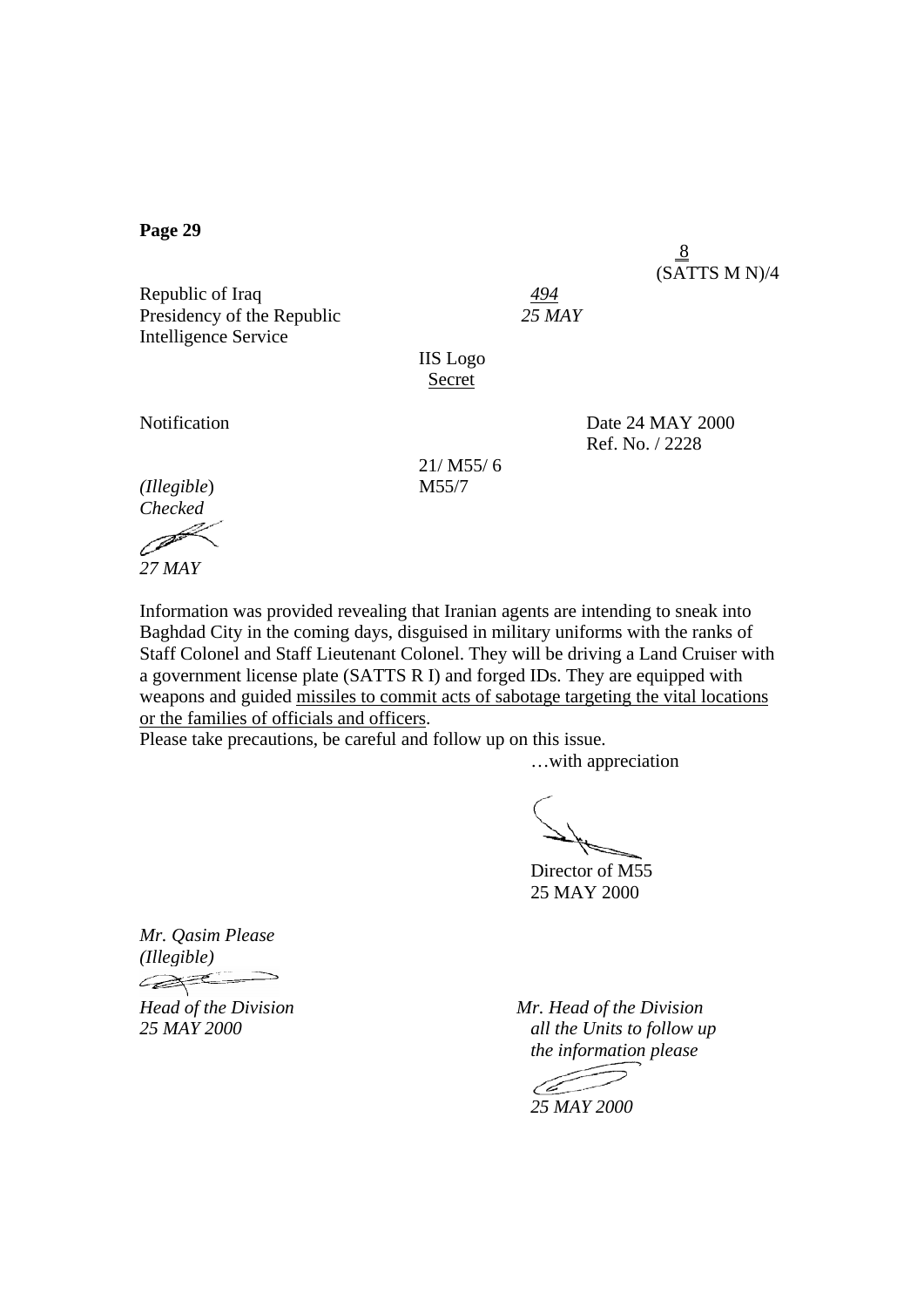*11*

Secret and Urgent Letter Issuing Date and Time From: Directorate 55/1/1 11 NOV 2000 To: Directorate 55/6 Repeated: Directorate 55/7 Security Department 1, Platoon Security

Issue No. 5433 /// below is the text from the  $1<sup>st</sup>$  Directorate letter No. 4456 on 11 SEP 2000; you are required to take precautionary measures and not give the Iranian agents a chance to implement their dirty plans. /// Finish.

 $\subseteq$ 

On Behalf of the Director of the  $55<sup>th</sup>$  Directorate 11 SEP 2000

*Head of the Department Please to be notified* 

*12 SEP 2000* 

*Sa'd 11 SEP*

*Kindly Mr. Qasim Notification 13 SEP 2000* 

> (1-1) Secret and Urgent

> > Total P. 02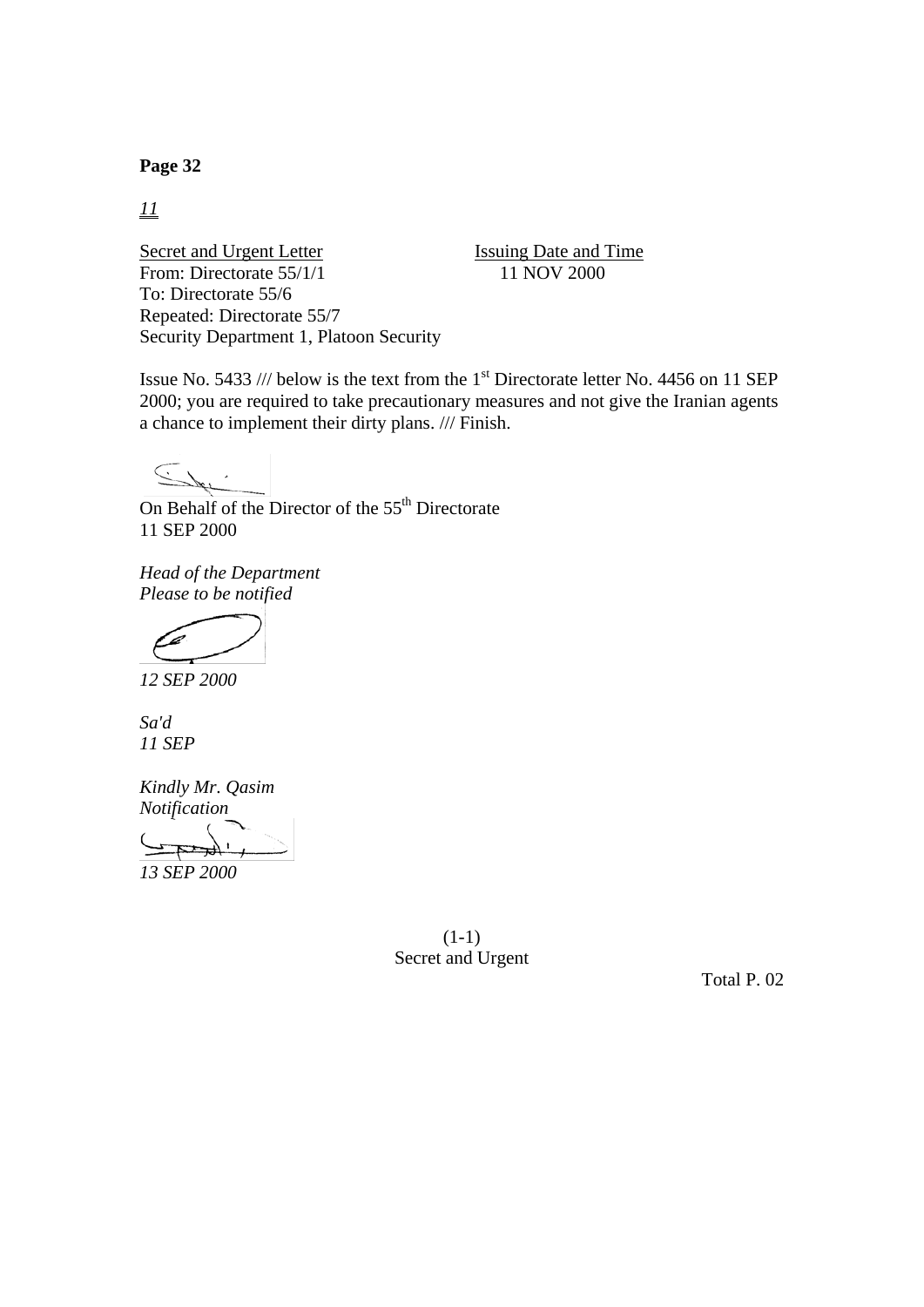In the Name of Allah, the Most Gracious, the Most Compassionate (TC: Logos of the Iraqi Republic and the Iraqi Intelligence Service)

*872* Secret *02 MAR*

Republic of Iraq Presidency of the Republic Iraqi Intelligence Service Ref: 698 Date: 24 FEB 2000

To: Al-Muthanna Governorate-Security Committee Subject: Information

We were informed regarding the Iranian Regime and its agent's intentions to target the Party, security headquarters and high officials of the State. Kindly be acknowledged and take the necessary precautionary measures.

…Regards

Intelligence Director of the West Area 24 FEB 2000

*Hasan 24 FEB* 

*Kindly Mr. Qasim To be notified please* 

*02 MAR* 

*24 FEB* 

Copy to Directorate 55/2: Directorate 55/2: Directorate55/(SATTS O N) *Directorate 55/2: kindly be acknowledged and take the necessary actions to activate the role of your reliable sources in order to strike any operation that the agents intend to carry out… regards* 

Secret

*12*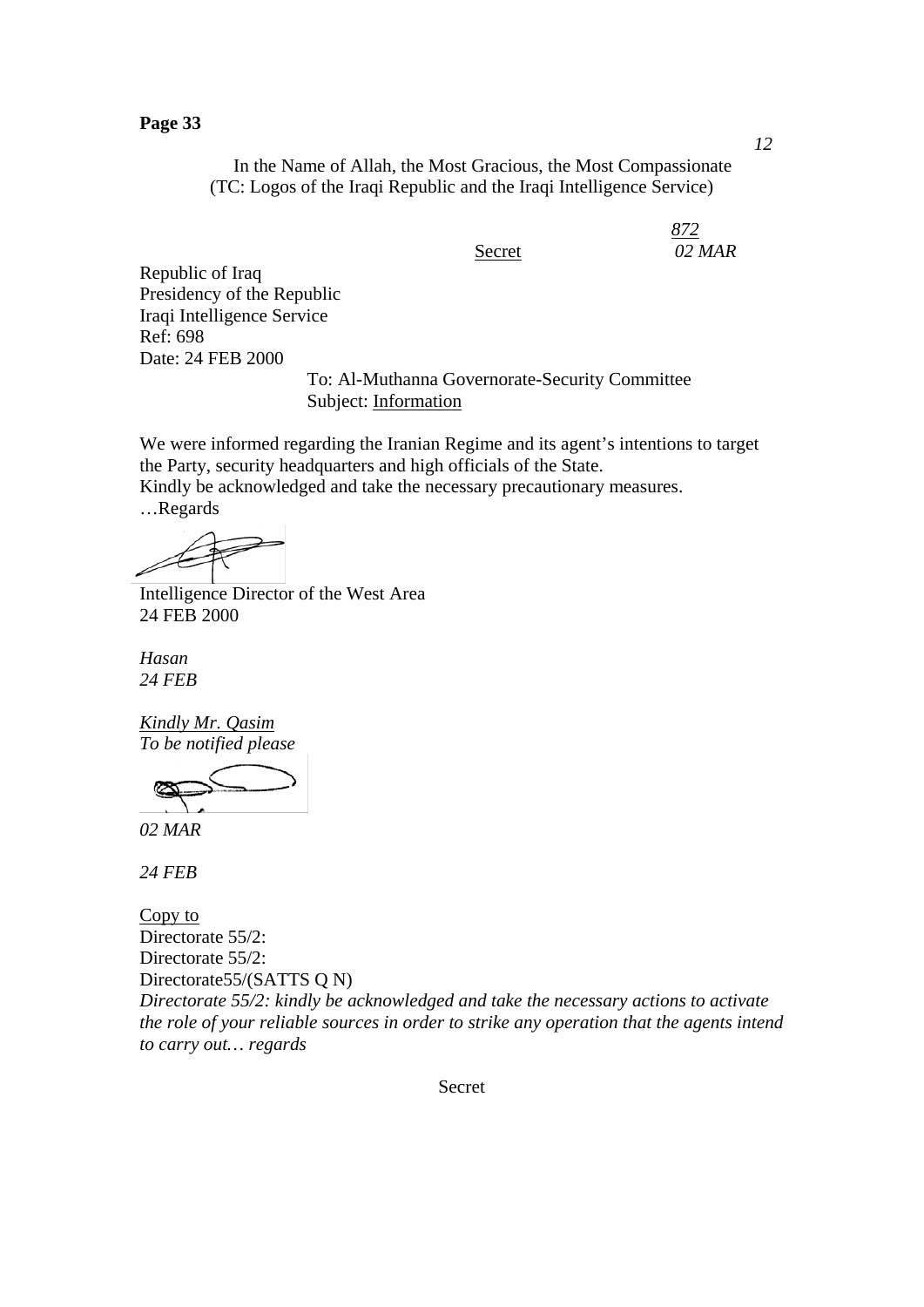13 (SATTS N M)/ 4

(TC: Logo of the Iraqi Intelligence Service) Secret

Republic of Iraq Presidency of the Republic Iraqi Intelligence Service Date: 08 OCT 2000 Ref: 5864 To: Directorate 55/ 6

Notification

Referring to the Presidency/ Secretary Letter No. 6827 on 03 OCT 2000; we confirm your continuous patrols and search operations around your headquarters for any timed artillery shells used by the enemies to sever any chance they might have.

Iran Kindly be acknowledged …regards

On Behalf of the 55<sup>th</sup> Directorate Director 08 OCT 2000

*Procedures Notify and work according to it* 

 $\textcolor{red}{\bigstar}$ 

*Copy to Directorate 55/7 Same purpose of the above-mentioned …regards* 

 *1012 12 OCT*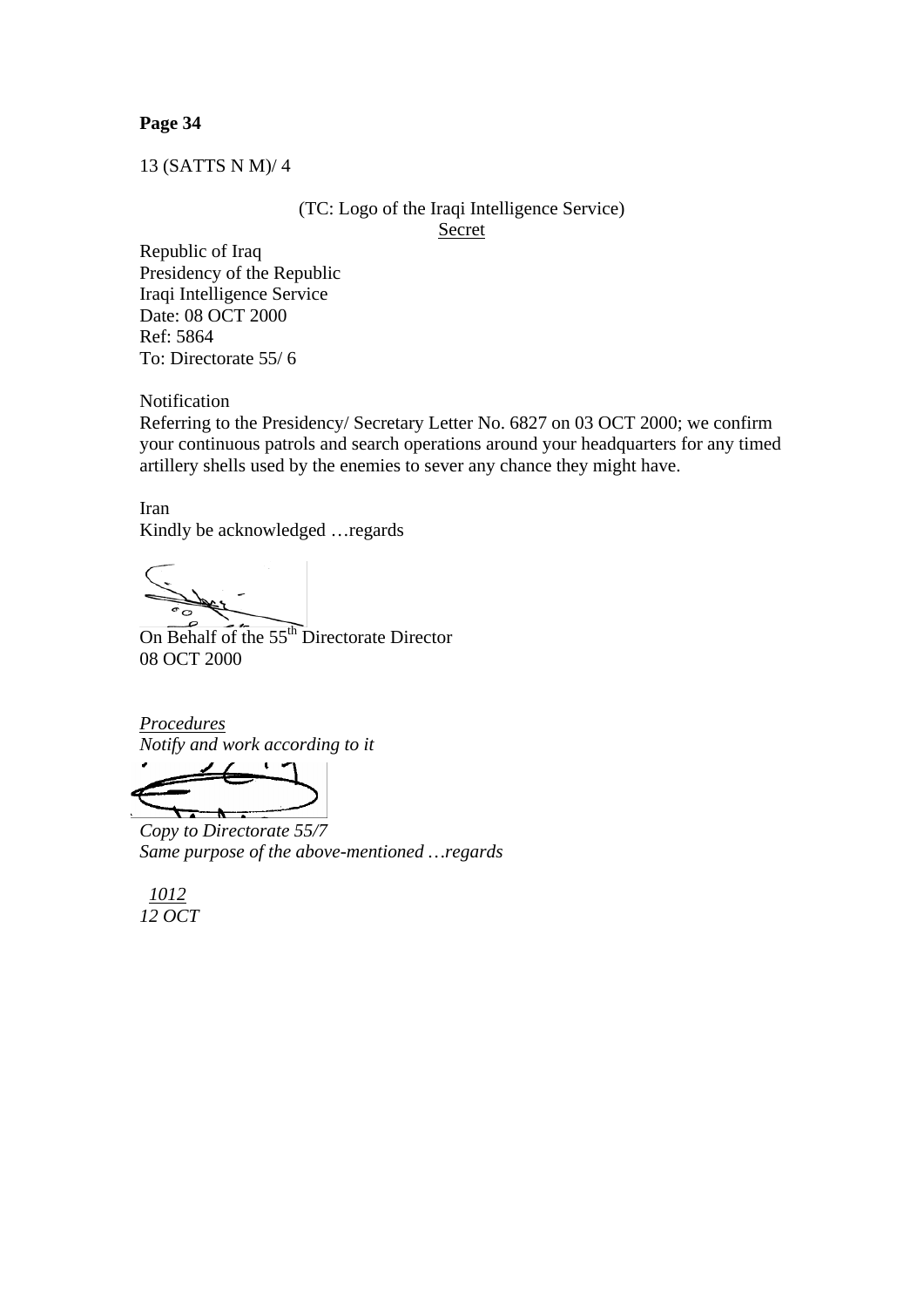

- 4-
- 5-
- 6-
- 
- 7-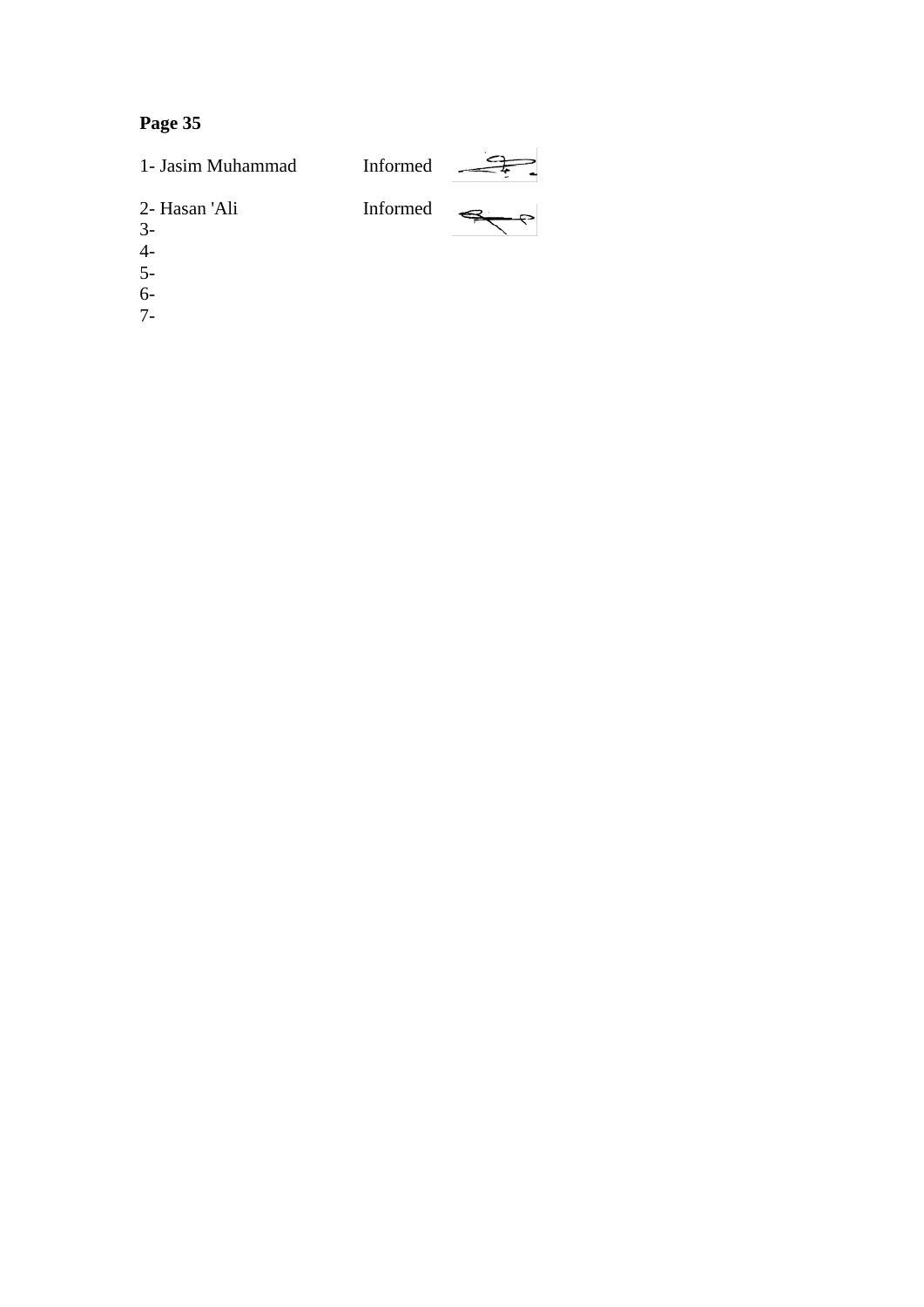09:23 3551 P. 01

Secret and Urgent Letter Issuing Time and Date

From: Directorate 55/1/1 19 MAR 2000 To: Directorate 55/6 Repeated: Directorate 55/7

628 05 MAY Iran

Issue No. 1538

Below is the text from Directorate 5/1/1 letter No. 2956 on 18 MAR 2001; including the following: inform us immediately with any Iranian operation that might happen in your work area when it happens.

Mr. Secretary of the Director Intelligence Service (TC: missing text) directly from your side (Illegible). We should notify the Presidency of the Republic and concerned formations in order to work according. Inform us.

On Behalf of  $55<sup>th</sup>$  the Directorate Director 19 MAR 2001

*Layth 19 MAR* 

*Iran Please take immediate and accurate action* 

 $v<sup>2</sup>$ 

*20 MAR 2001*

(1-1) Secret and Urgent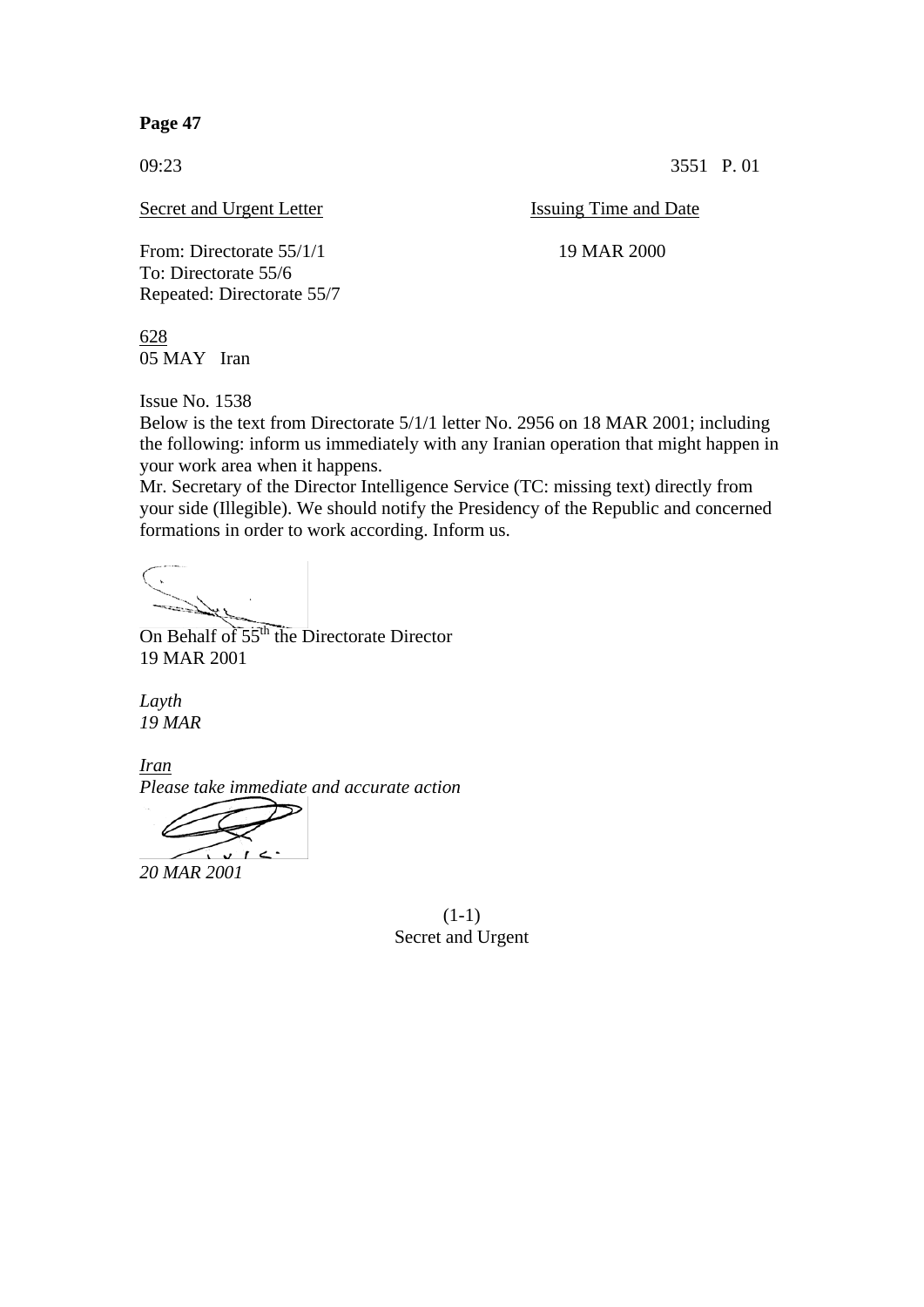-Jasim Muhammad

| -Qaysar Kamil         | Informed | (Signature) |
|-----------------------|----------|-------------|
| -Wamid Jamil          | Informed | (Signature) |
| -Durayd Majid         | Informed | (Signature) |
| -Hasan Husayn         | Informed | (Signature) |
| -(Illegible) Muzaffar | Informed | (Signature) |
| -'Amir                | Informed | (Signature) |
| -Husayn Hadi          | Informed | (Signature) |
| -Khalid               | Informed | (Signature) |
| -Sa'id Najm           | Informed | (Signature) |
|                       |          |             |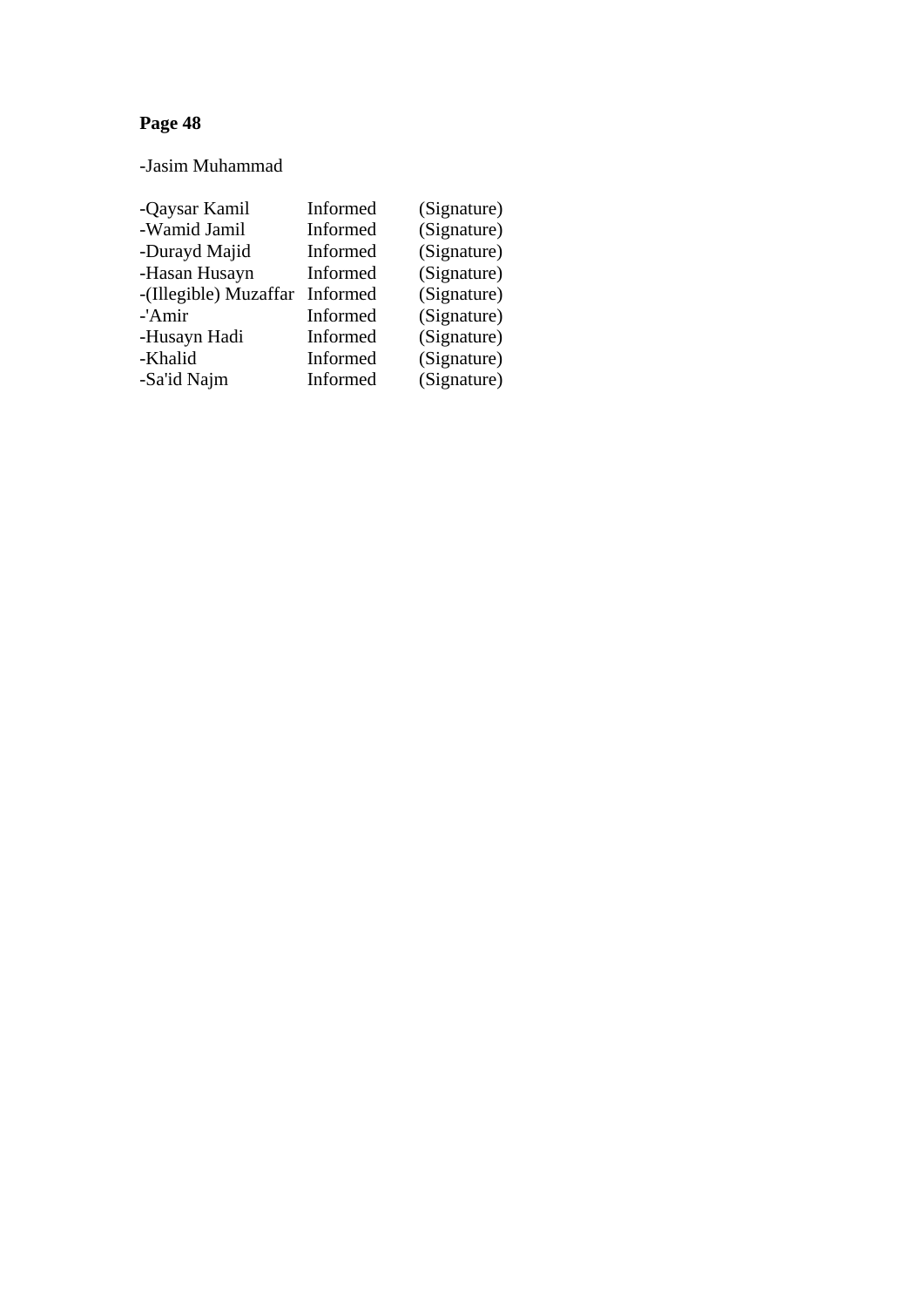(Illegible) 15:33 3551 P.01

627/ 05 MAY Iran

From: Directorate 55/1/1 22 MAR 2001 To: Directorate 55/6 Repeated: Directorate 55/7 Activities Department Issue No. 1650

Secret and Urgent Letter Time and Date of Issuing

Below is a text from Directorate 5/1/1/3 letter, we were informed of the following information through (SATTS G. M. M):

The KDP (Sons of Treason and Treachery) Group prepared suitcases with bombs under the supervision of their Intelligence Director, Karim Al-Sinjari, to setoff explorations in Baghdad, Al-Mawsil and Kirkuk in the coming few days. The group sent one suitcase with a military individual from Al-Kalak Area to Baghdad City. The source from which this information came from believes the bomb that exploded in Baghdad on 15 MAR 2001 was planned by the same group.

A high level of precautions and important should to be given to this issue, so the enemy won't have a opportunity. Finished

 $\sigma$   $\sigma$ 

On Behalf of the 55<sup>th</sup> Directorate Director 22 MAR 2001

*Fadil 22 MAR*

*Iran*

*Be alert, follow up and activate your meetings with the sources, the indications and information shows the increasing hostile intentions.* 

 $\overline{\mathcal{L}}$ 

*22 MAR 2001* 

Secret and Urgent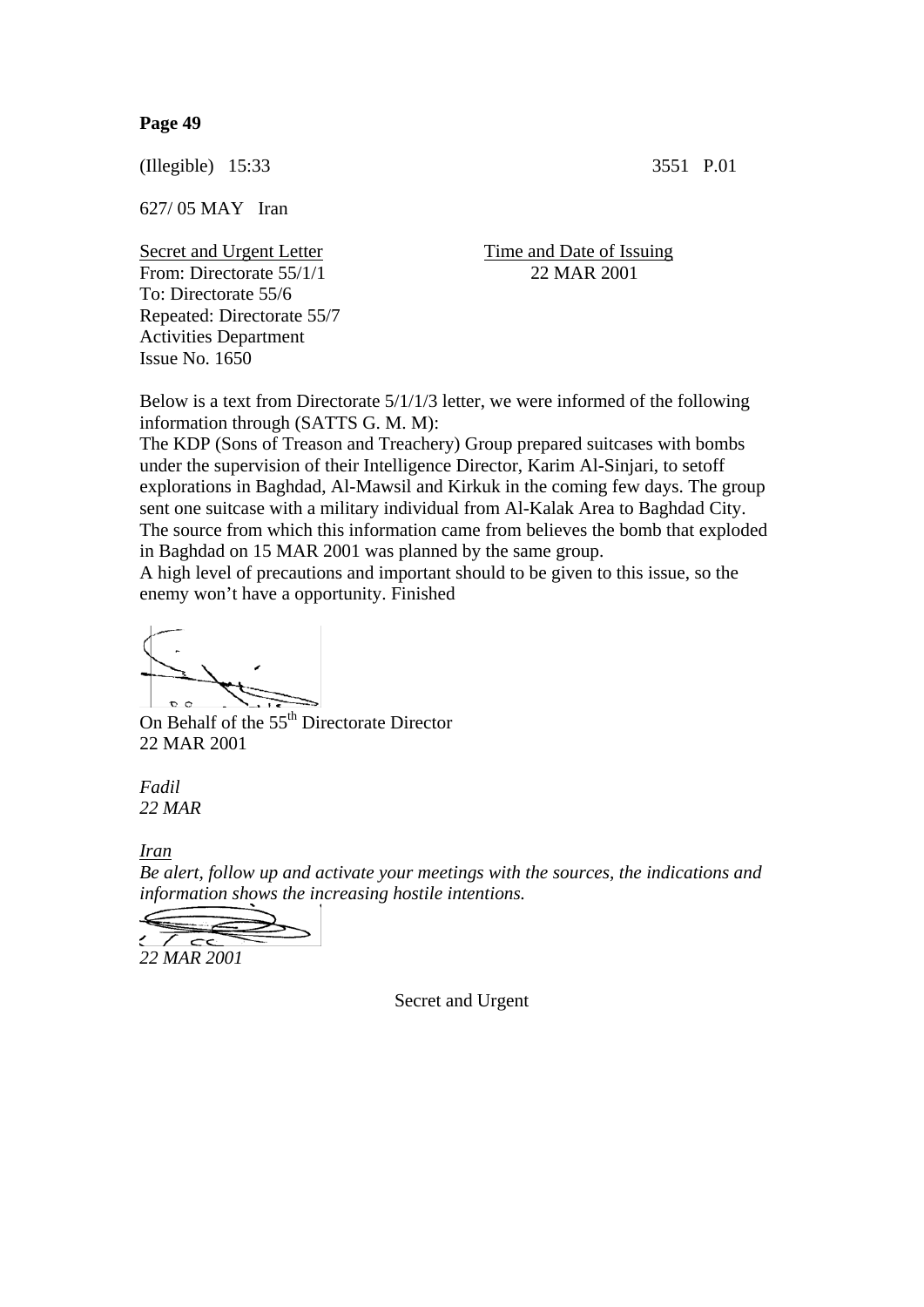The Officers Kindly be acknowledged ... regards

| 1-Jasim Muhammad 'Abd-al-'Aziz | Informed | (Illegible) |
|--------------------------------|----------|-------------|
| 2-Wamid Jamil Fahad            | Informed | (Illegible) |
| 3-Khashbah Muzaffar            | Informed | (Illegible) |
| 4-Qaysar Kamil Jabbar          | Informed | (Illegible) |
| 5-'Amir Khalaf                 | Informed | (Illegible) |
| 6-Sa'd Najm                    | Informed | (Illegible) |
|                                |          |             |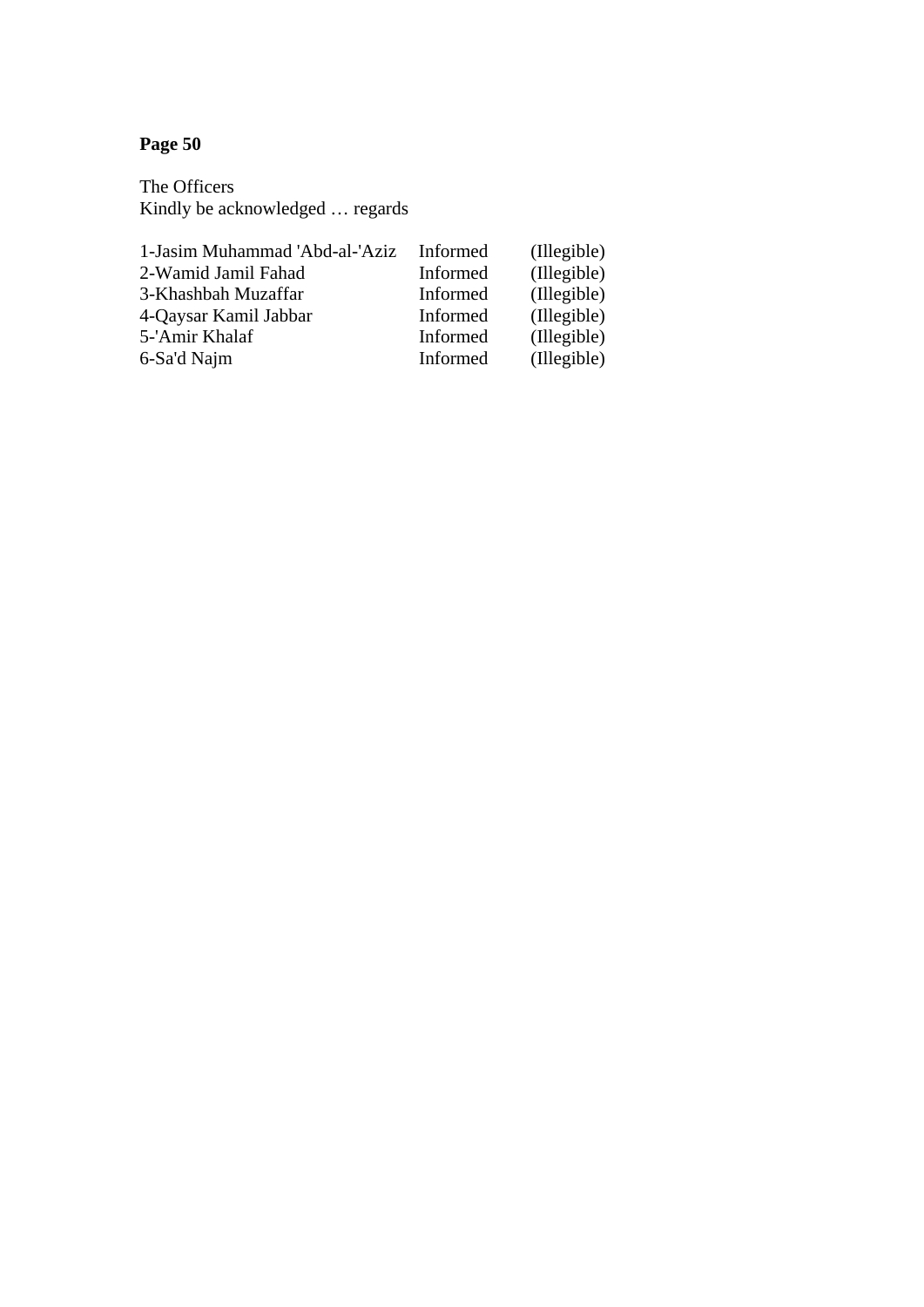(Illegible) 05:42

626 Iran 05 MAY

Secret and Urgent Message Date and Time of Issuing From / M55/1/1 22 MAR 2001 To / M55/6 Repeated / M55 / 7

Reference No. /1592/ below is the text message of M5/1 No. 3026 on 19 MAR 2001. We have been informed that the Iranian Intelligence is currently focusing its energy to recruit officers from our organization, especially from the security organization, in order to collect information regarding the organizations hierarchy and the names of managers and officers specialized particularly in the Iranian field.

Recruitment is done through financial enticements and providing all work requirements.

Please provide us with the available information regarding this issue and take the appropriate actions in order to eliminate the enemies' chances to get through to our personnel or making them fall.

Notify us.

 *Fadil 20 MAR* 

Director of M55

20 MAR 2001

*Officers (Illegible) + Iranian Unit for follow up Please acknowledge and take maximum precautions and security awareness against such intentions, pay attention to building special relationships from fear of being exploited, offering information about our officers* 

*23 MAR 2001* 

 $(1 - 1)$ Secret and Urgent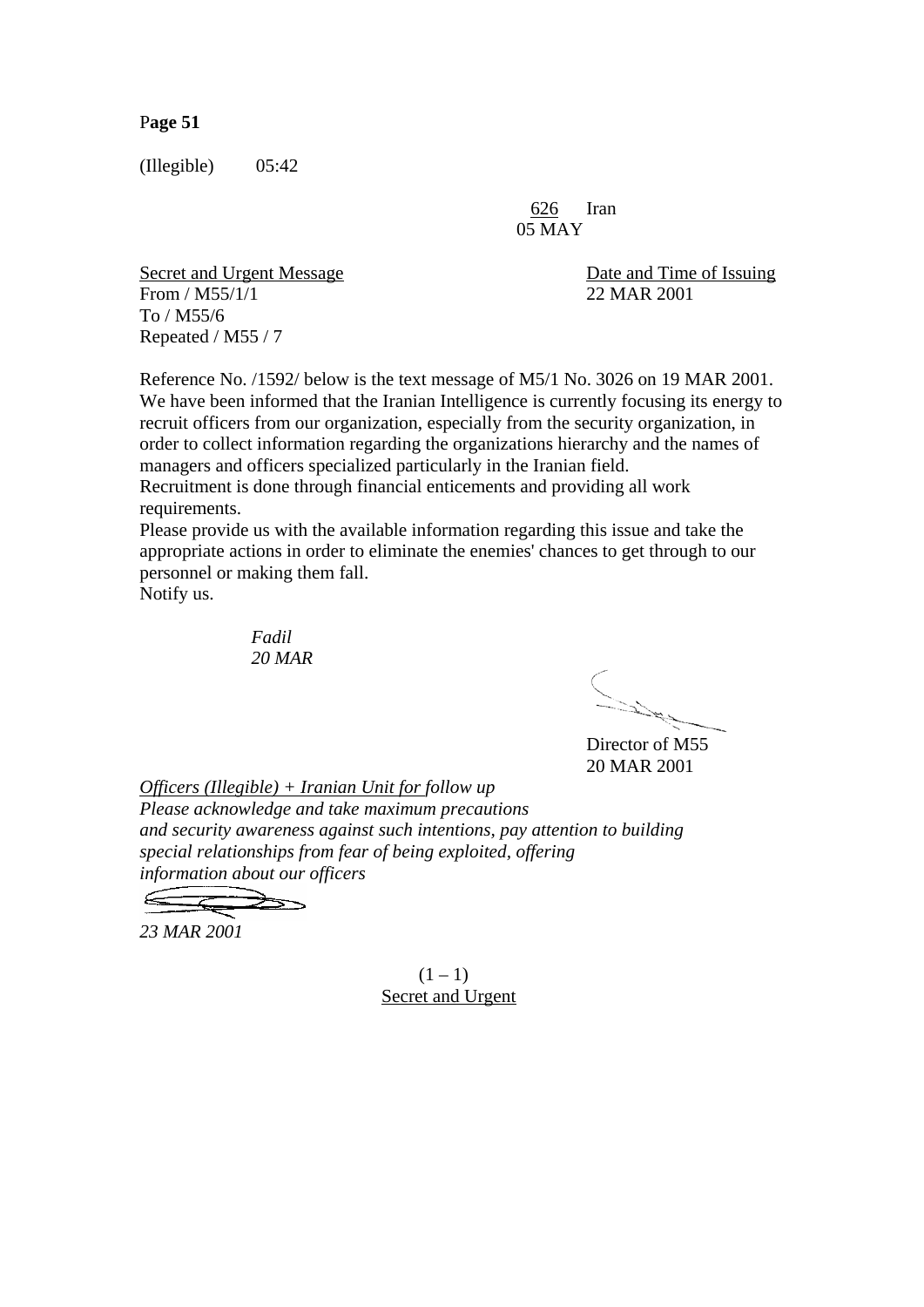| 1- Jasim Muhammad     | Checked | (Signature) |
|-----------------------|---------|-------------|
| 2- Wahid Jamil        | Checked | (Signature) |
| 3- Durayd Majid       | Checked | (Signature) |
| 4- Khalid Husayn      | Checked | (Signature) |
| 5- Husayn Subhi       | Checked | (Signature) |
| 6- (Illegible) Muzhir | Checked | (Signature) |
| 7- 'Amir Tal'at       | Checked | (Signature) |
| 8- Sa'id Jum'ah       | Checked | (Signature) |
| $9-$                  |         |             |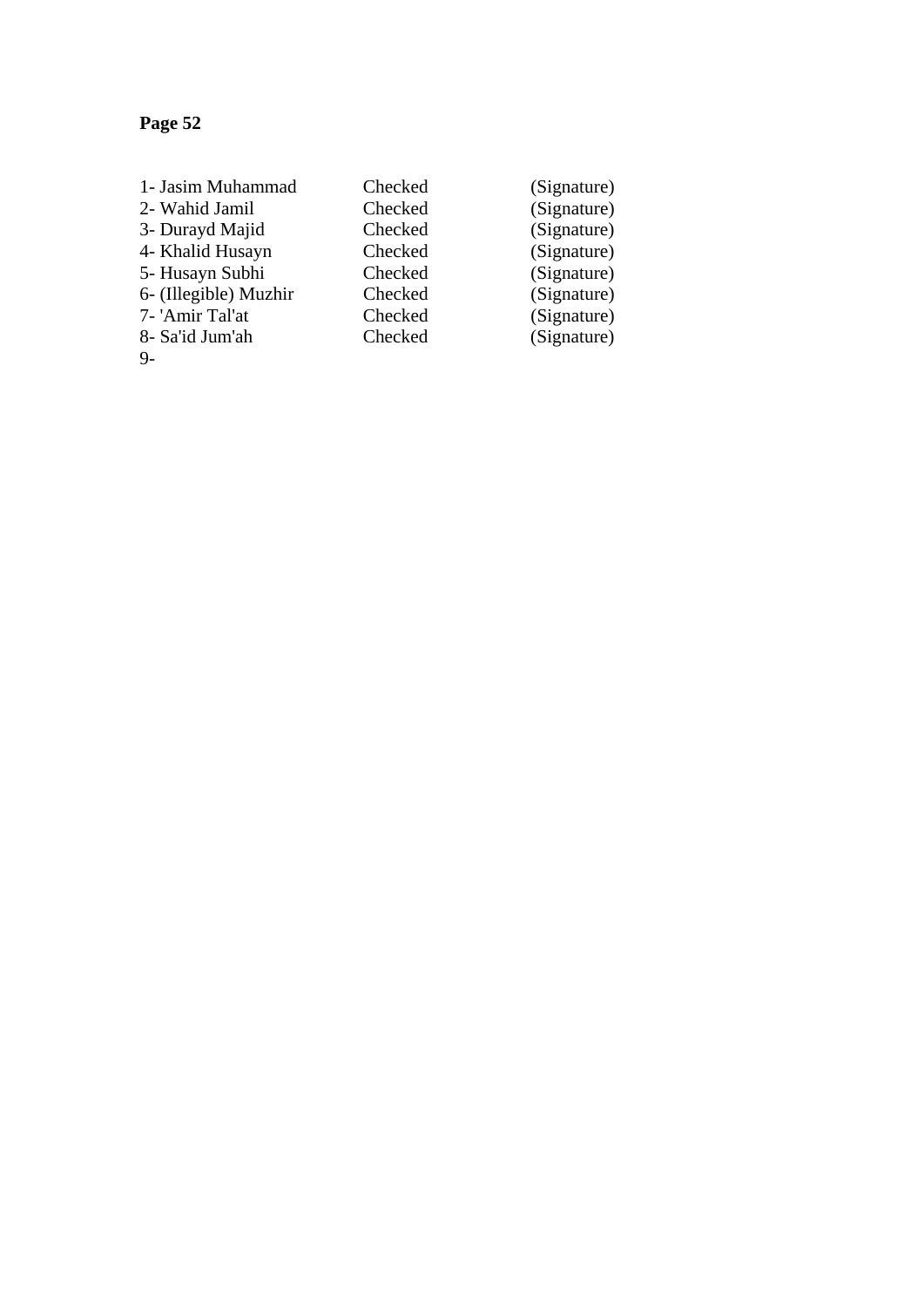## **Illusive Operations with Iran**

## 1- Introduction:

The Iranian Intelligence is requesting from our sources a pushed towards the Iranian Intelligence to commit acts of sabotage inside the country, in order to maintain the credibility of these sources fake operations are conducted for them.

## 2- Objective:

To set rules and instructions that uses the fundamentals concepts for these fake operations'. The regulations are specified according to these concepts for the success of the operations (Illegible) the revealing of sources on one hand and misleading the Iranian Intelligence on the other hand.

3- The conditions that should be available and taken into consideration to implement a fake operation:

a- Specify the goal of the operation

b- Specify the elements of gains and lost, and the accomplishment

c- The source should have a good work history with us before being submitted for testing to prove their credibility.

d- The source should have submitted valuable and significant information that was proven to be true. The fake operation conducted will prove his credibility before the Iranian Intelligence.